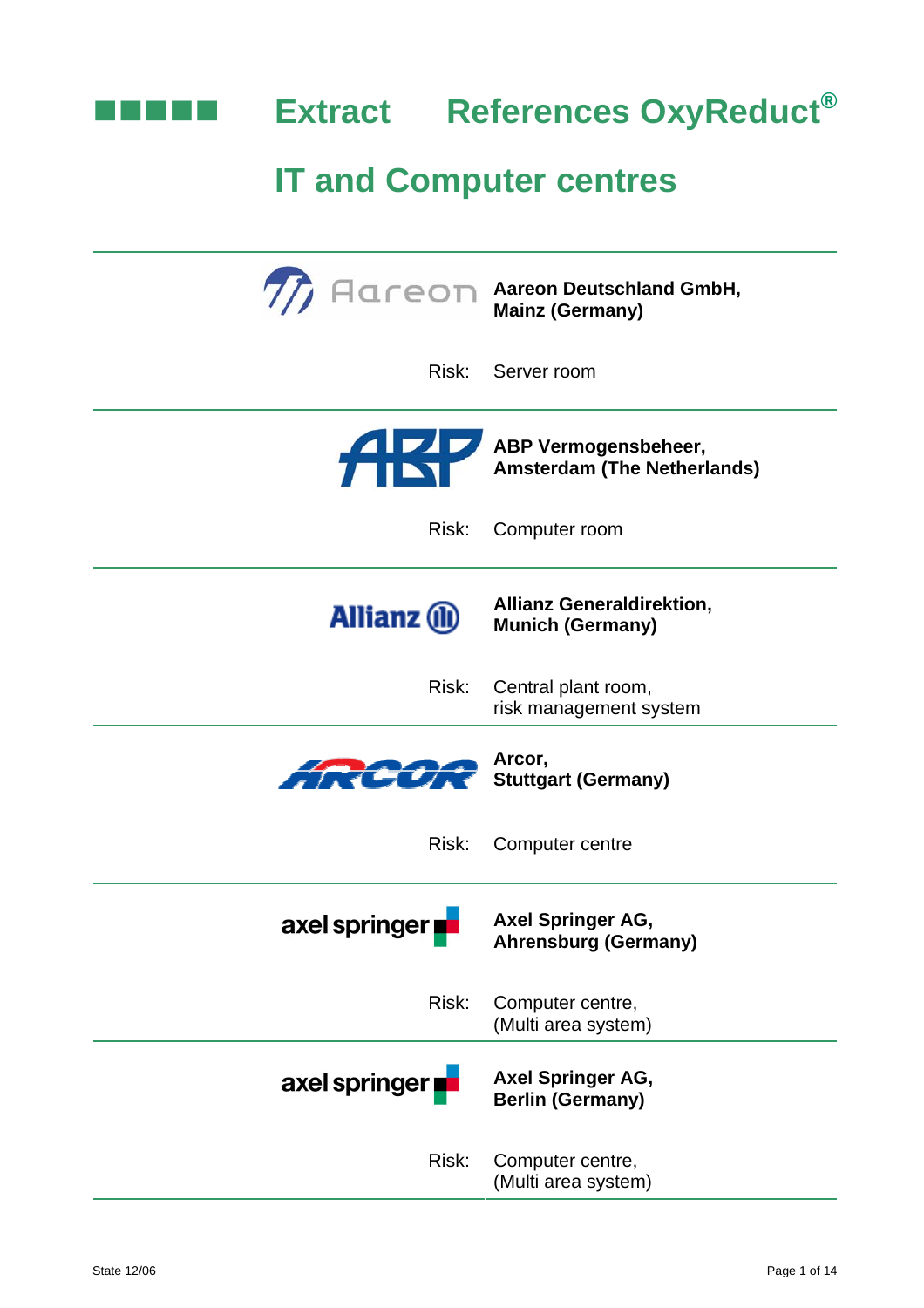

**Extract References OxyReduct®** 

| Christliche<br>Gastfreundschaf                                                 | Barmherzige Brüder,<br><b>Eisenstadt (Austria)</b>                                     |
|--------------------------------------------------------------------------------|----------------------------------------------------------------------------------------|
| Risk:                                                                          | Server room                                                                            |
| Bayerischer Gemeindeunfallversicherungsverband<br>Bayerische Landesunfallkasse | <b>Bayerischer Gemeindeunfall-</b><br>versicherungsverband,<br><b>Munich (Germany)</b> |
| Risk:                                                                          | Computer centre and server room                                                        |
|                                                                                | Berliner Stadtreinigungsbetriebe,<br><b>Berlin (Germany)</b>                           |
| Risk:                                                                          | Computer centre, 2 protected areas                                                     |
|                                                                                |                                                                                        |
| <b>BMW Group</b>                                                               | <b>BMW AG,</b><br><b>Munich (Germany)</b>                                              |
| Risk:                                                                          | <b>EDP</b>                                                                             |
| <b>BRITISH AIRWAY</b>                                                          | <b>British Airways,</b><br><b>Heathrow (United Kingdom)</b>                            |
| Risk:                                                                          | Server room                                                                            |
| Bundesministerium<br>der Verteidigung                                          | Bundesministerium der Verteidigung,<br><b>Berlin (Germany)</b>                         |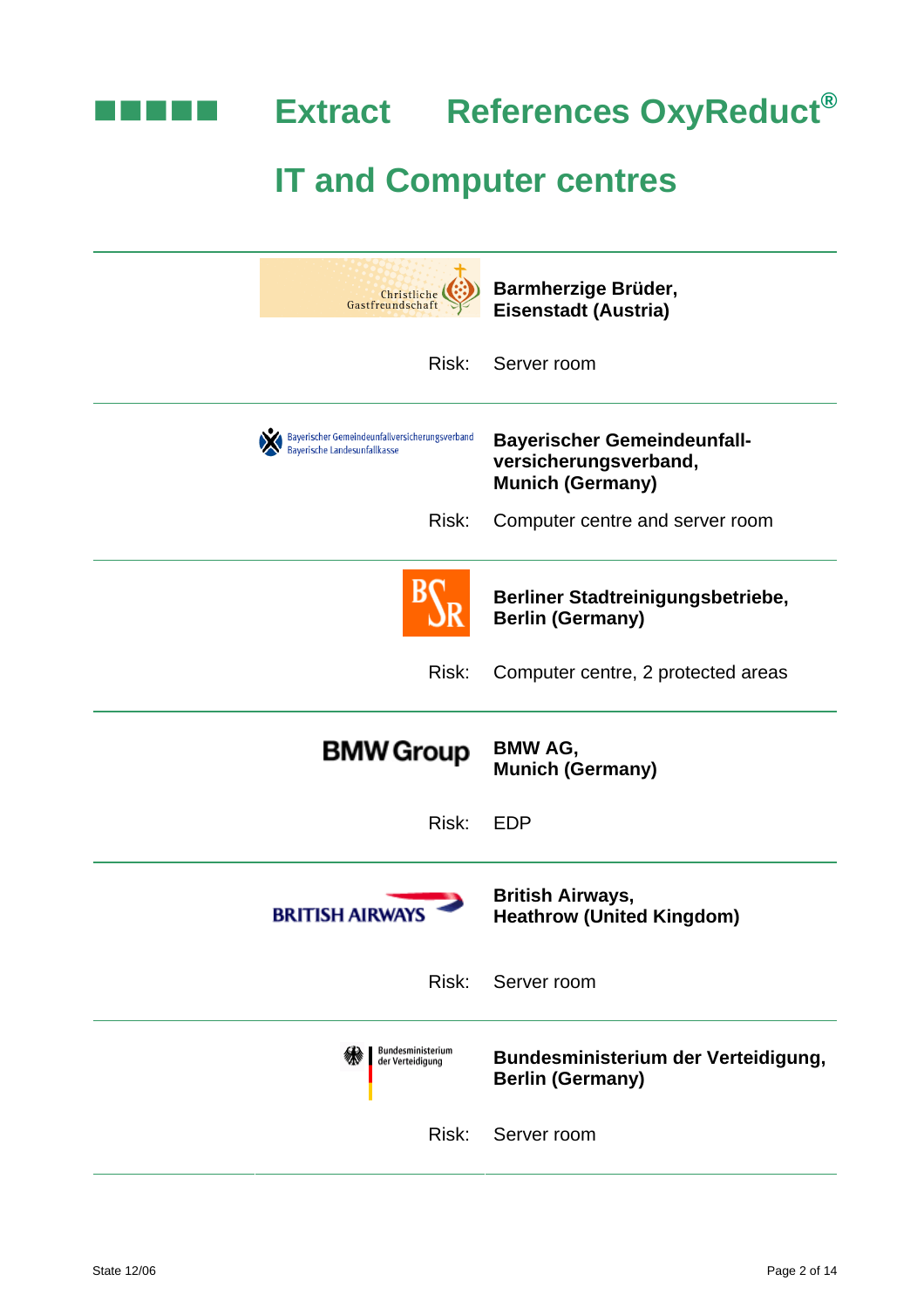

| R<br>c<br>٥<br>D<br>Е<br>С<br>С                     | <b>Clifford Chance,</b><br><b>Frankfurt (Germany)</b>       |
|-----------------------------------------------------|-------------------------------------------------------------|
| Risk:                                               | Server room                                                 |
| <b>DAIMLERCHRYSLER</b>                              | Daimler Chrysler AG,<br>Düsseldorf (Germany)                |
| Risk:                                               | Computer centre,<br>(Multi area system)                     |
| <b>DATEV</b>                                        | DATEV,<br>Nürnberg (Germany)                                |
| Risk:                                               | Data archive                                                |
| $\blacksquare$ DEPFA BANK<br>PERFORMANCE IN FINANCE | Depfa Bank AG,<br><b>Eschborn (Germany)</b>                 |
| Risk:                                               | Server room                                                 |
| Deutsche Bank Bauspar AG                            | Deutsche Bank Bauspar AG,<br><b>Frankfurt (Germany)</b>     |
| Risk:                                               | 2 server rooms at different locations                       |
| <b>CDC</b> Presse-Agentur GmbH                      | <b>Deutsche Presse Agentur,</b><br><b>Hamburg (Germany)</b> |
| Risk:                                               | <b>EDP</b> centre                                           |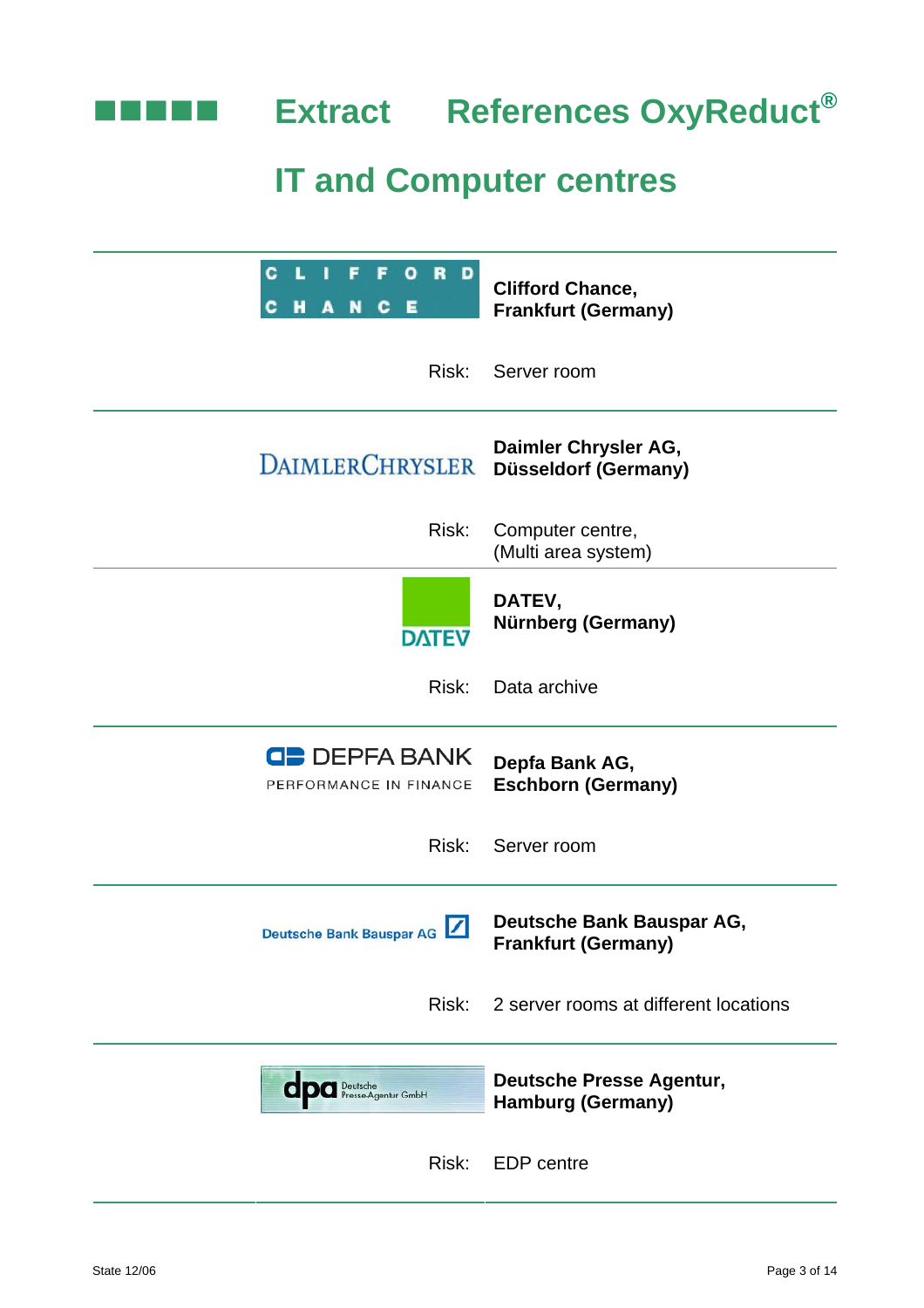

| HIER BIN ICH MENSCH<br>HIER KAUF ICH EIN               | dm Drogerie Markt GmbH,<br><b>Enns (Austria)</b>               |
|--------------------------------------------------------|----------------------------------------------------------------|
| Risk:                                                  | <b>EDP</b> safety cells                                        |
| dm<br>HIER BIN ICH MENSCH<br>HIER KAUF ICH EIN         | dm Drogerie Markt GmbH,<br><b>Salzburg (Austria)</b>           |
| Risk:                                                  | Computer centre,<br>(Multi area system)                        |
| <b>Dresdner Bank</b> Dresdner Bank,<br>Die Beraterbank | <b>Budapest (Ungarn)</b>                                       |
| Risk:                                                  | EDP centre, Lampertz security room                             |
| EDEK                                                   | EDEKA,<br><b>Trostberg (Germany)</b>                           |
| Risk:                                                  | EDP room                                                       |
|                                                        | Fegro-Selgros GmbH & Co. oHG,<br><b>Neu Isenburg (Germany)</b> |
| Risk:                                                  | Server room                                                    |
| Giesecke & Devrient<br>Œ                               | <b>Giesecke &amp; Devrient,</b><br><b>Munich (Germany)</b>     |
| Risk:                                                  | Computer centre,<br>(Multi area system)                        |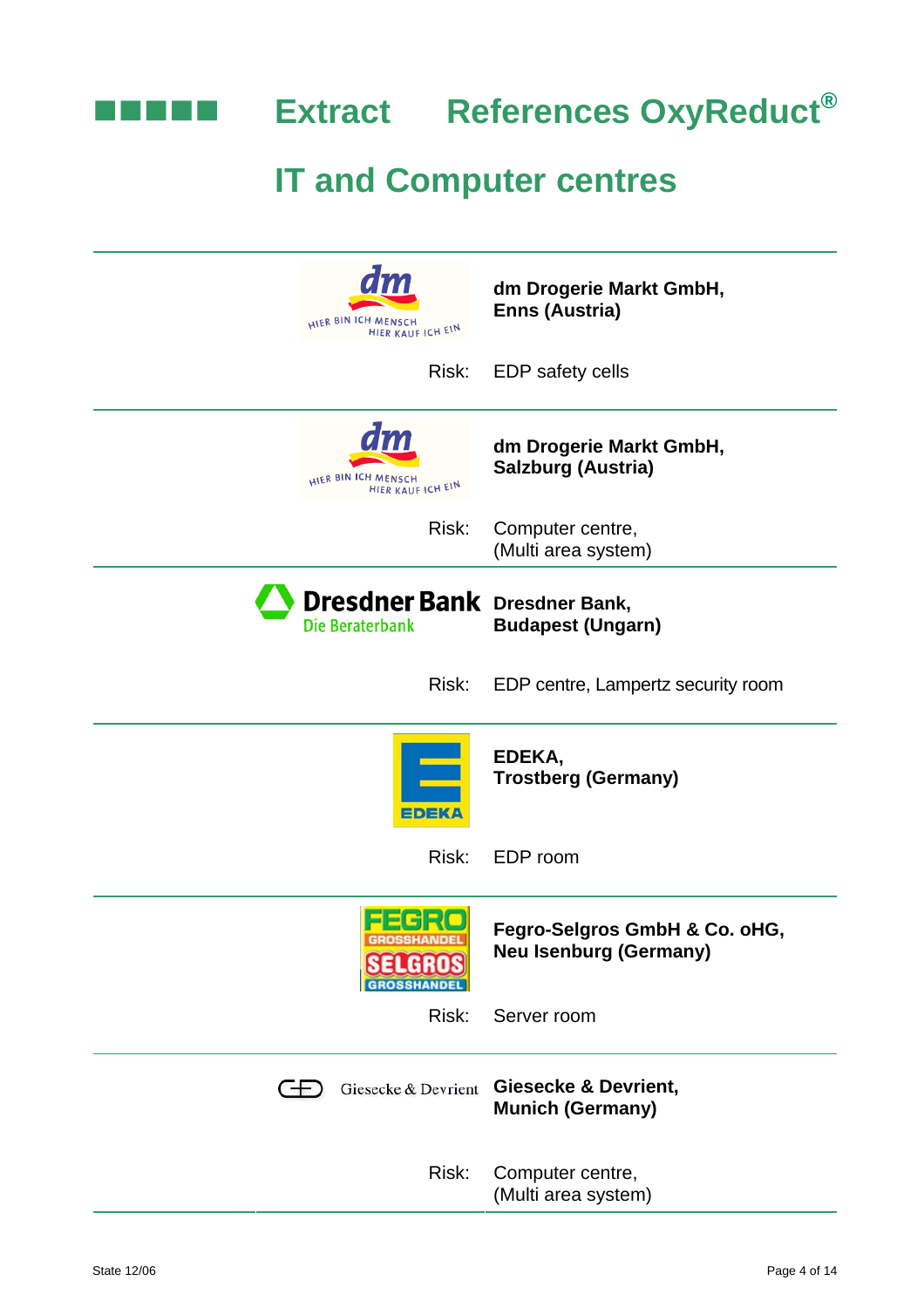

| GKN plc                                                           | <b>GKN Driveline Brunico S.p.a.,</b><br><b>Brunico (Italy)</b>             |
|-------------------------------------------------------------------|----------------------------------------------------------------------------|
| Risk:                                                             | Computer room                                                              |
| <b>General Logistics Systems</b>                                  | <b>General Logistics Systems Germany,</b><br><b>Neuenstein (Germany)</b>   |
| Risk:                                                             | Server room                                                                |
| HARMAN/BECKER<br>AUTOMOTIVE SYSTEMS                               | <b>Harman/Becker Automotive Systems</b><br><b>GmbH, Karlsbad (Germany)</b> |
| Risk:                                                             | Server room                                                                |
| <b>Helaba</b> Trust<br>Beratungs- und Management-Gesellschaft mbH | <b>Helaba Trust GmbH,</b><br><b>Frankfurt (Germany)</b>                    |
| Risk:                                                             | Computer centre and server rooms<br>(Multi area system)                    |
| <b>helvetia</b>                                                   | Helvetia Versicherungen,<br><b>Frankfurt (Germany)</b>                     |
| Risk:                                                             | Server room                                                                |
| <b>Hessische Zentrale</b><br>für Datenverarbeitung                | Hessische Zentrale für Datenverarb.,<br><b>Wiesbaden (Germany)</b>         |
| Risk:                                                             | Computer centre,<br>(Multi area system)                                    |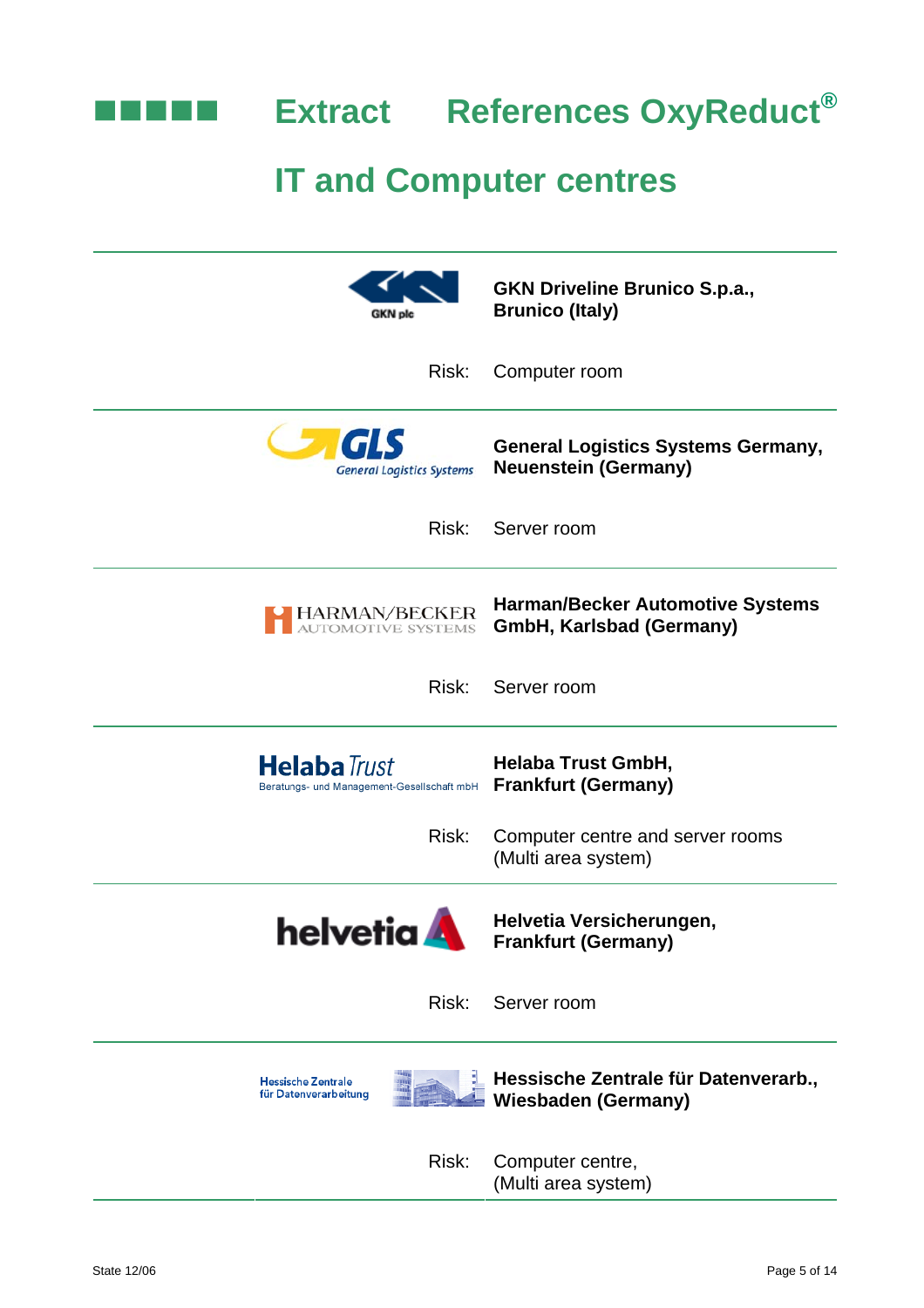

| HypoVereinsbank<br>Member of<br>UniCredit Group                              | Hypovereinsbank,<br><b>Munich (Germany)</b>                     |
|------------------------------------------------------------------------------|-----------------------------------------------------------------|
|                                                                              | Risk: EDP data archive                                          |
| <b>IHK-GfI&gt;</b>                                                           | IHK GFI mbH,<br>Dortmund (Germany)                              |
| Risk:                                                                        | Server room                                                     |
| <b>Y INTERSPORT</b>                                                          | <b>Intersport Austria GmbH,</b><br><b>Wels (Austria)</b>        |
| Risk:                                                                        | Server room                                                     |
| assenärztliche<br>ereinigung Bayerns<br>Körperschaft des öffentlichen Rechts | Kassenärztliche Vereinigung<br><b>Bayerns, Munich (Germany)</b> |
| Risk:                                                                        | Computer centre,<br>(Multi area system)                         |
| <b>NDI</b>                                                                   | Kommunale Datenverarb. Oldenburg,<br><b>Oldenburg (Germany)</b> |
| Risk:                                                                        | Computer centre                                                 |
| UNIVERSITÄTSKLINIKUM<br>AACHEN                                               | Klinikum Aachen,<br><b>Aachen (Germany)</b>                     |
| Risk:                                                                        | Server room                                                     |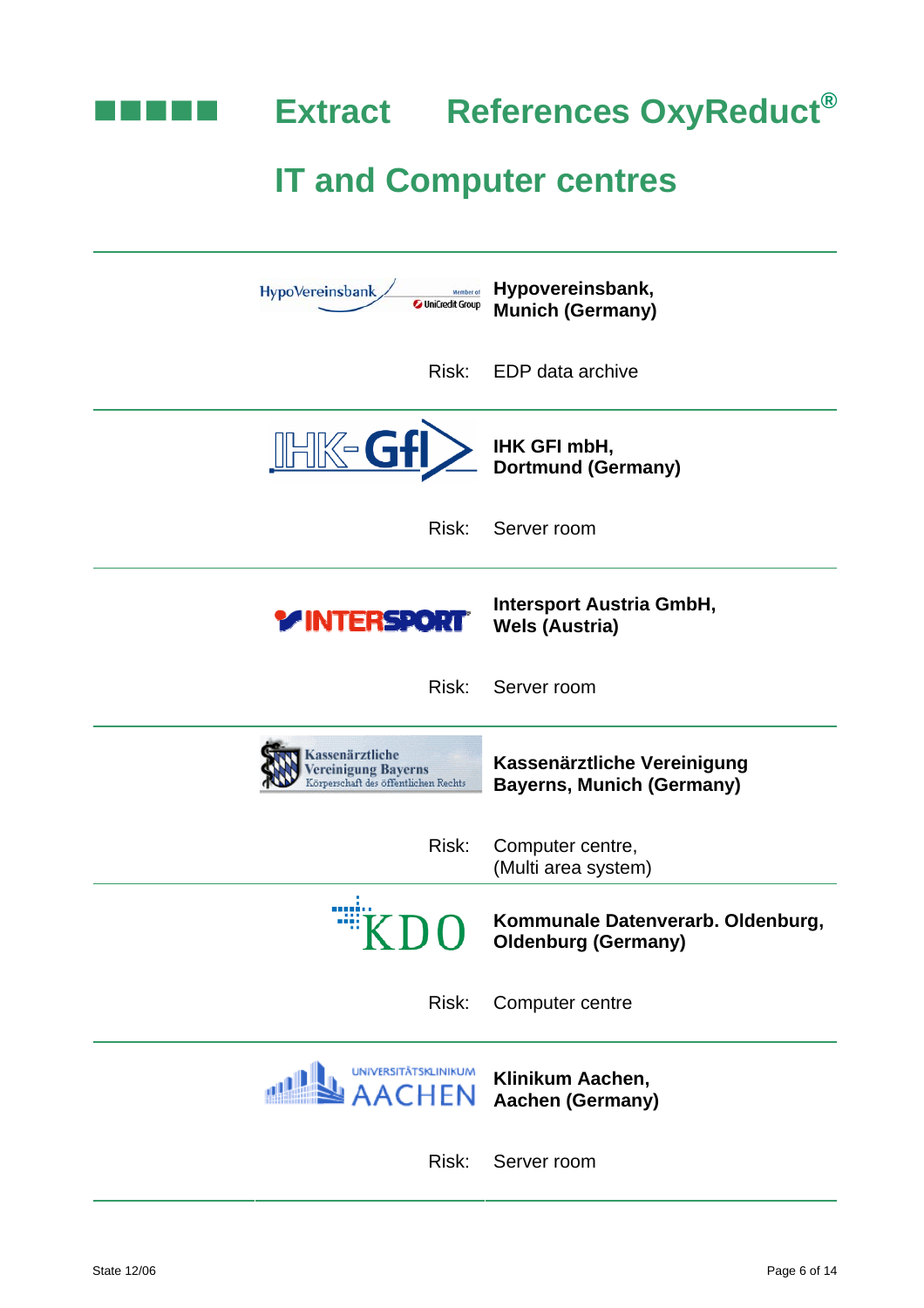

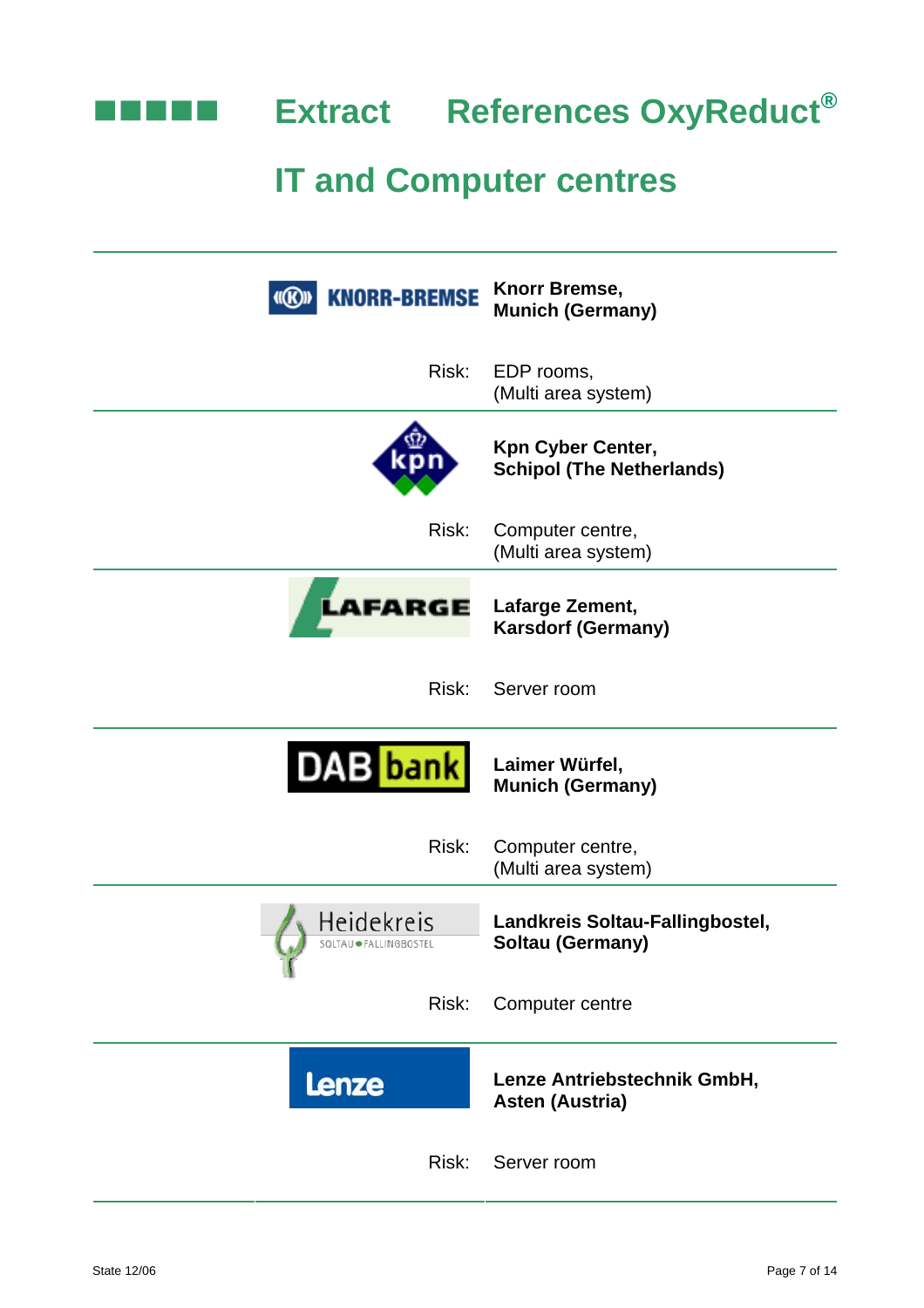

| hospita                                           | Marienhospital,<br><b>Bottrop (Germany)</b>                 |
|---------------------------------------------------|-------------------------------------------------------------|
| Risk:                                             | Server room                                                 |
| <b>NORDENIA</b>                                   | Nordenia International AG,<br><b>Steinfeld (Germany)</b>    |
| Risk:                                             | Server room                                                 |
| noris network                                     | noris network AG,<br>Nürnberg (Germany)                     |
| Risk:                                             | Computer centre                                             |
| <b>ÖAG AG</b><br>a <b>WOLSELEY</b> company        | ÖAG AG,<br><b>Wien (Austria)</b>                            |
| Risk:                                             | Server room                                                 |
| <b>Oberbank</b><br>3 Banken Gruppe Linz (Austria) | Oberbank 3 Banken Gruppe,                                   |
| Risk:                                             | Computer centre                                             |
|                                                   | <b>OCE Printing Systems GmbH,</b><br><b>Poing (Germany)</b> |
| Risk:                                             | EDP rooms,<br>(Multi area system)                           |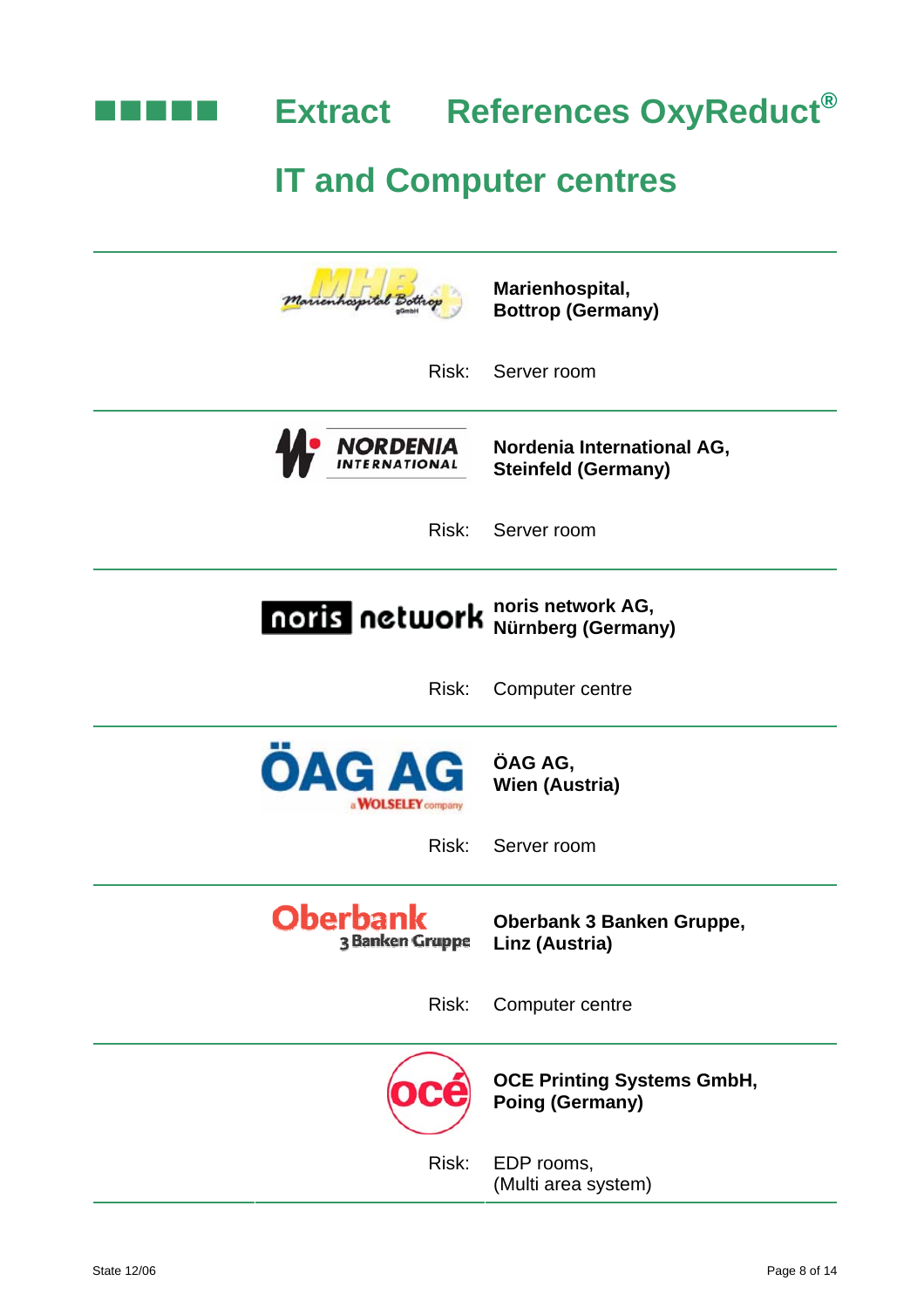

| one                         | ONE,<br><b>Wien (Austria)</b>                                |
|-----------------------------|--------------------------------------------------------------|
| Risk:                       | Switch system / USV technology                               |
|                             | <b>ORAFOL Europe GmbH,</b><br><b>Oranienburg (Germany)</b>   |
| Risk:                       | Server room                                                  |
| THE FEMININE STYLE          | Orsay,<br><b>Willstädt (Germany)</b>                         |
| Risk:                       | Server room                                                  |
| Parke                       | Parker Hannifin UK Ltd.,<br><b>Dewsbury (United Kingdom)</b> |
| Risk:                       | Computer centre                                              |
| Parke                       | Parker Hannifin UK Ltd.,<br>Hemel Hempstead (United Kingdom) |
| Risk:                       | European computer centre<br>2 protected areas                |
| ENSIONSVERSICHERUNGSANSTALT | Pensionsversicherungsanstalt,<br><b>Wien (Austria)</b>       |
| Risk:                       | 2 locations: main computer centre<br>and server room         |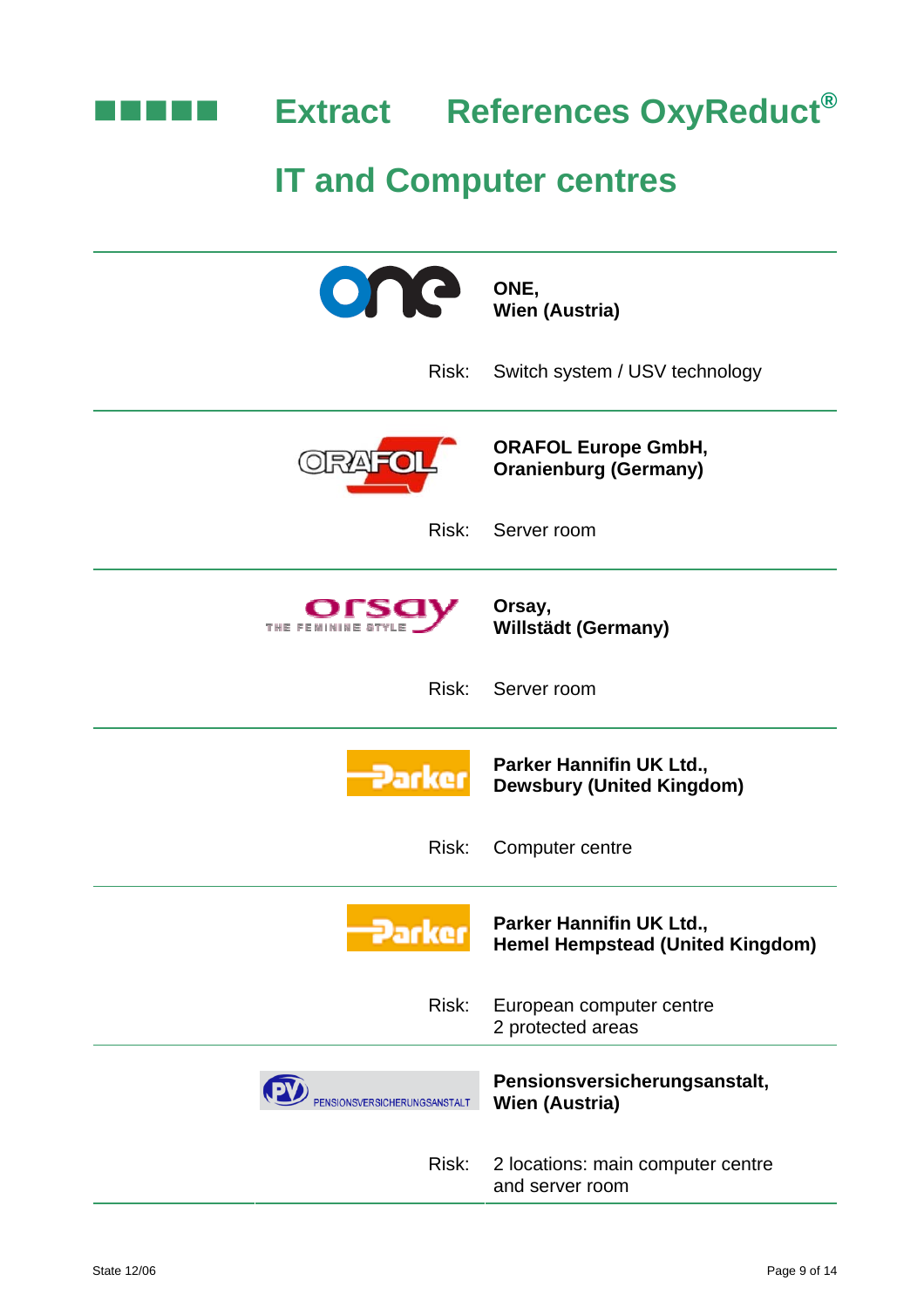

|                                                   | <b>Berlin (Germany)</b>                                              |
|---------------------------------------------------|----------------------------------------------------------------------|
| Risk:                                             | Server room                                                          |
| provincie HOLLAND                                 | <b>Provinciehuis Zuid Holland,</b><br>den Haag (The Netherlands)     |
| Risk:                                             | Server room                                                          |
| schlund-partner<br>Ein Unternehmen der 1&1 Gruppe | <b>Schlund + Partner,</b><br><b>Baden Baden (Germany)</b>            |
| Risk:                                             | Central server centre, QuickRelease                                  |
| Tiroler Tageszeitung Schlüsselverlag,             | <b>Innsbruck (Austria)</b>                                           |
| Risk:                                             | EDP room                                                             |
| FINANZ IT S-FinanzIT GmbH,                        | Leipzig (Germany)                                                    |
| Risk:                                             | Computer centre,<br>(Multi area system)                              |
| <b>SIEMENS</b> Siemens AG, Erlangen (Germany)     |                                                                      |
| Risk:                                             | EDP room<br>server rooms, (Multi area system)<br>Safety control room |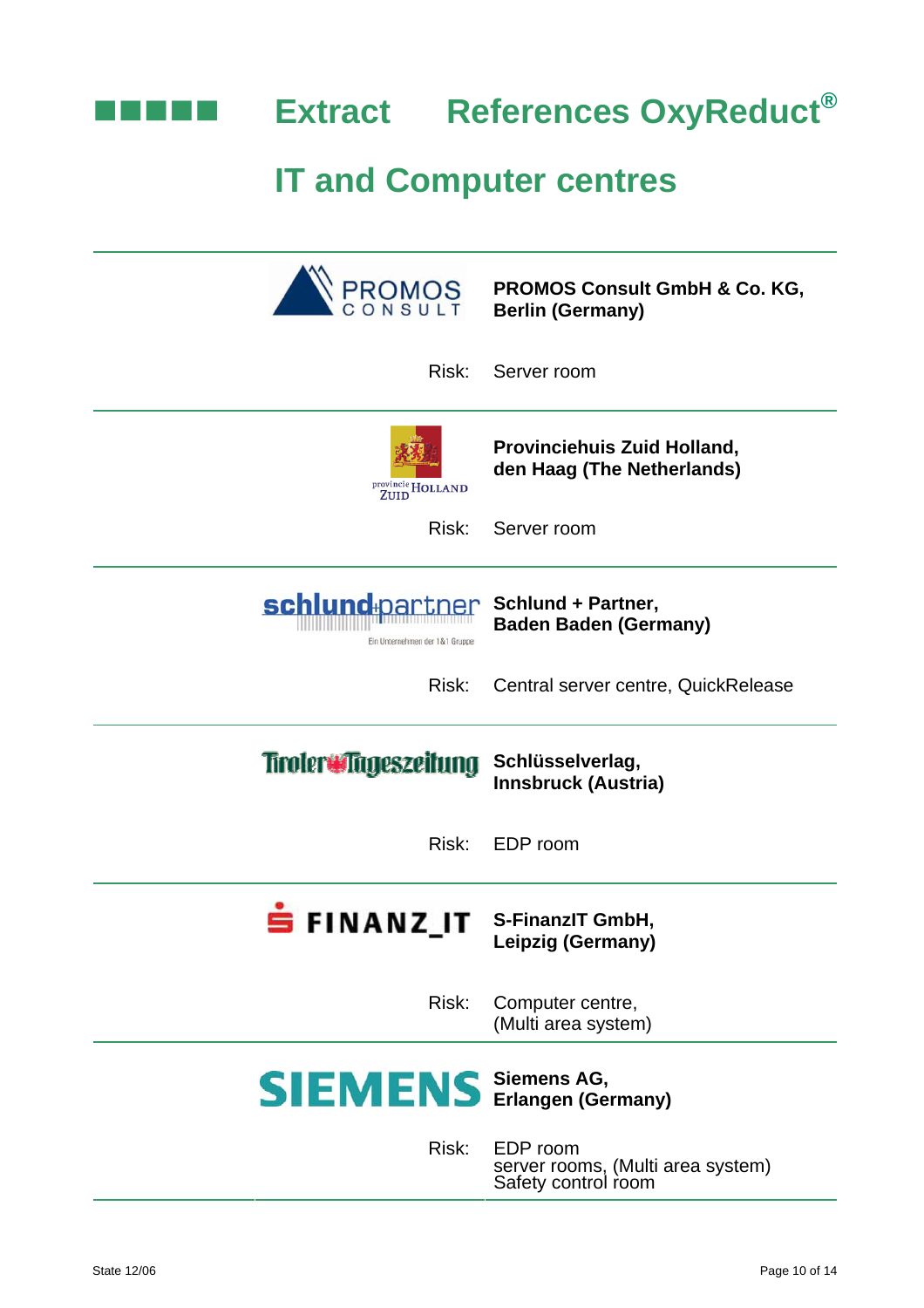

**Extract References OxyReduct®** 

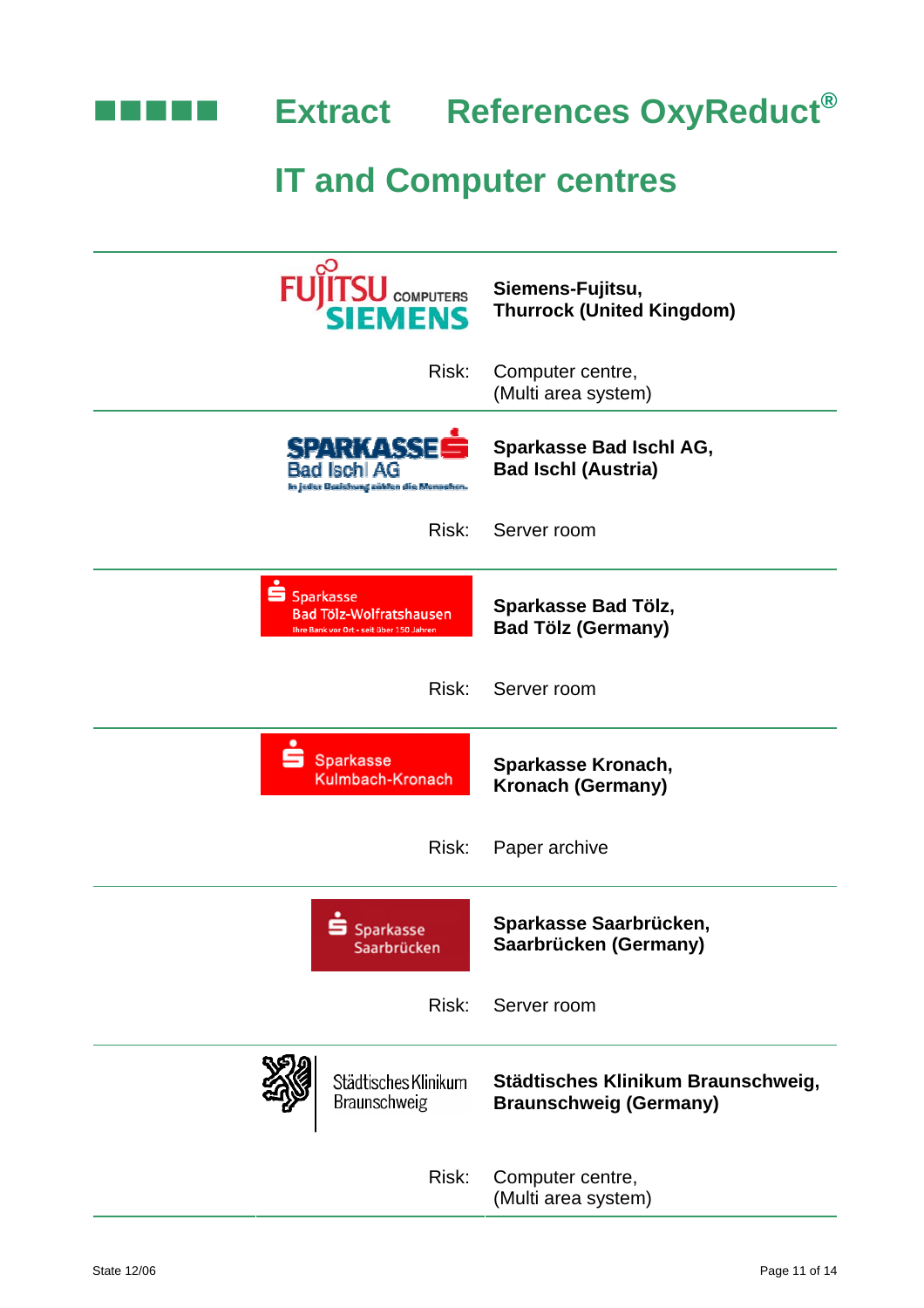

| Stadtsparkasse<br><b>Porta Westfalica</b>   | Stadtsparkasse Porta Westfalica,<br><b>Porta Westfalica (Germany)</b> |
|---------------------------------------------|-----------------------------------------------------------------------|
| Risk:                                       | Computer centre and server room                                       |
| tadtwerke TETEROW                           | <b>Stadtwerke Teterow,</b><br><b>Teterow (Germany)</b>                |
| Risk:                                       | Server room                                                           |
| <b>Stadtwirtschaft</b><br><b>GmbH Halle</b> | <b>Stadtwirtschaft GmbH,</b><br>Halle (Germany)                       |
| Risk:                                       | Server room                                                           |
|                                             | <b>Strauss Innovation,</b><br><b>Langenfeld (Germany)</b>             |
| Risk:                                       | Server room                                                           |
| <b>DAS GROSSE GLÜCK</b>                     | Süddeutsche Klassenlotterie,<br><b>Munich (Germany)</b>               |
| Risk:                                       | EDP room                                                              |
|                                             | Thiel Logistik AG,<br>Grevenmacher(Luxemburg)                         |
| Risk:                                       | Computer centre                                                       |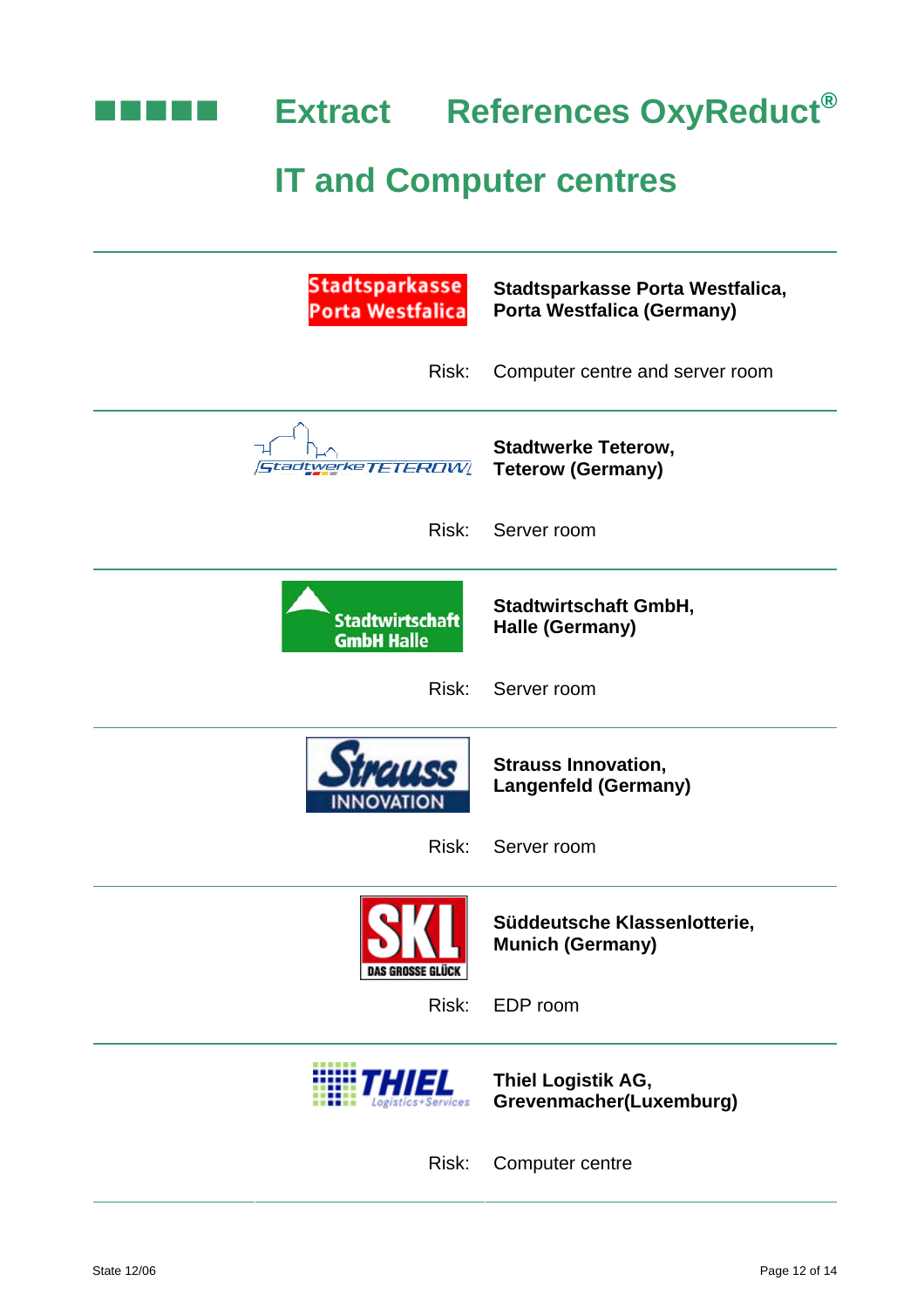

|                                                                        | TÜV Rheinland,<br>Köln (Germany)                          |
|------------------------------------------------------------------------|-----------------------------------------------------------|
| Risk:                                                                  | <b>EDP</b> centre                                         |
| VEKA                                                                   | <b>VEKA AG,</b><br><b>Sendenhorst (Germany)</b>           |
| Risk:                                                                  | Computer centre                                           |
|                                                                        | Verbund Verbund Power Grid AG,                            |
| Risk:                                                                  | Transformer station with switching<br>station 380 kV      |
| <b>VISHAY</b>                                                          | <b>Vishay Semiconductors,</b><br><b>Itzehoe (Germany)</b> |
| Risk:                                                                  | Server rooms,<br>(Multi area system)                      |
| WESTDEUTSCHE<br>ALLGEMEINE<br>Die Zeitung <b>WWAY4</b> des Ruhrgebiets | <b>Westdeutsche Allgemeine,</b><br><b>Essen (Germany)</b> |
| Risk:                                                                  | EDP room                                                  |
|                                                                        | Westfalen Informatik,<br><b>Dortmund (Germany)</b>        |
| Risk:                                                                  | Computer centre                                           |